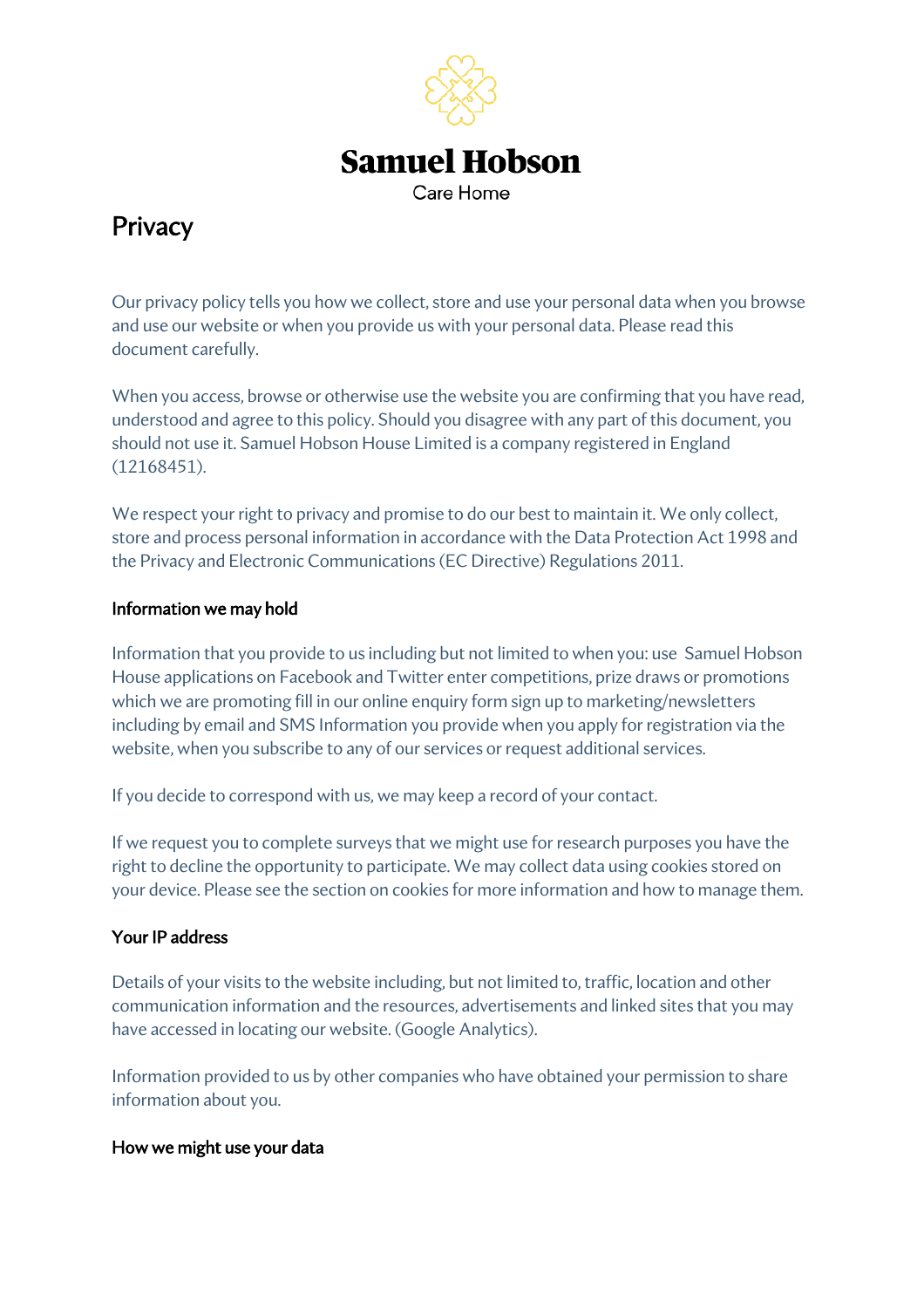

Unless you have declined the following, we may use your personal data in the following manner: From time to time, to inform you by post, email, SMS or other available means, of products, promotions, special offers and services.

## E-mail Marketing or Newsletters

You may opt out from any email marketing by using the unsubscribe links at the bottom of the marketing emails.

## Transferring data internationally.

We may transfer personal data we have collected from you within the organisation.

## Payment Card details

We currently do not take any card details/payments via our website.

#### Security Policy Security

At Samuel Hobson House we take your online security very seriously. Full details of how we protect the information you provide us are given below:

When you enter your details into our online enquiry form this information is sent to us via email and is stored on our system. We do not hand out any of this information, only within the organisation.

# **Cookies**

Cookies are small encrypted text files that may be stored on your computer or other device by this website.

Elements of the Samuel Hobson House website use cookies for the following reasons:

- To provide site usage information (Google Analytics), which will help us continue to improve and develop the products and services we offer.
- To analyse your use of our website, allowing us to identify customer preferences and improve customers experience of the website.
- So that we can better serve you when you return to our site, for example a cookie might help you to avoid having to re-enter data you have given us before.

You can adjust your web browser preferences to disable cookies. To find out how to reject or restrict cookies you may find it helpful to visit www.aboutcookies.org. Please note that some